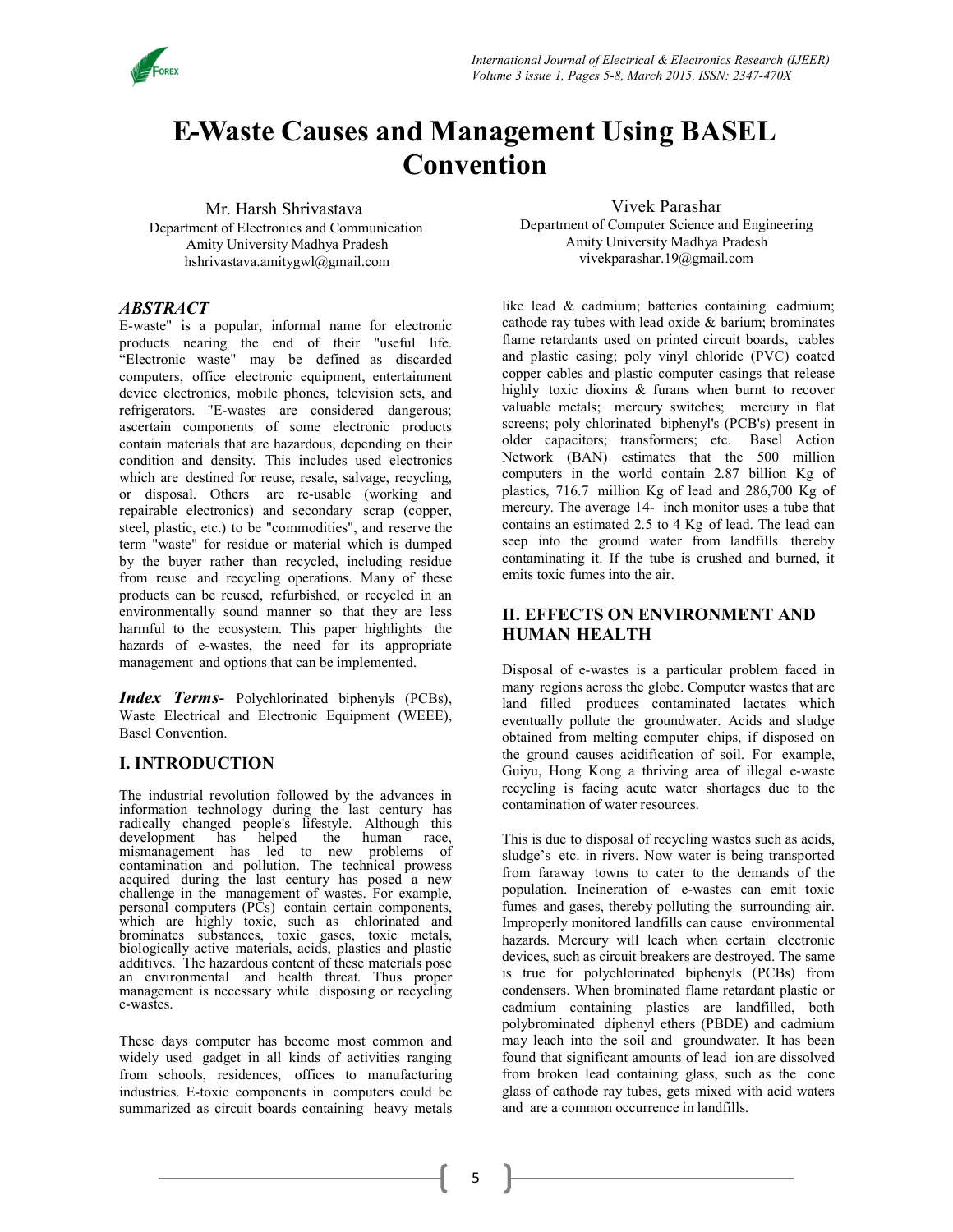

Not only does the leaching of mercury poses specific their generation, problems, the vaporization of metallic mercury and dimethylene mercury, both part of Waste Electrical and Electronic Equipment (WEEE) is also of concern. In addition, uncontrolled fires may arise at landfills and this could be a frequent occurrence in many countries. When exposed to fire, metals and other chemical substances, such as the extremely toxic dioxins and furans (TCDD tetrachloro dibenzo-dioxin, PCDDspolychlorinated dibenzodioxins. PBDDspolybrominated dibenzo-dioxin and PCDFspoly chlorinated dibenzo furans) from halogenated flame retardant products and PCB containing condensers can be emitted. The most dangerous form of burning ewaste is the open-air burning of plastics in order to recover copper and other metals. The toxic fall-out from open air burning affects both the local environment and broader global air currents, depositing highly toxic byproducts in many places throughout the world.

In view of the ill-effects of hazardous wastes to both environment and health, several countries exhorted the need for a global agreement to address the problems and challenges posed by hazardous waste. Also, in the late 1980s, a tightening of environmental regulations in industrialized countries led to a dramatic rise in the cost of hazardous waste disposal. Searching for cheaper ways to get rid of the wastes, "toxic traders" began shipping hazardous waste to developing countries. International outrage following these irresponsible activities led to the drafting and adoption of strategic plans and regulations at the Basel Convention. The Convention secretariat, in Geneva, Switzerland, facilitates and implementation of the Convention and related agreements. It also provides assistance and guidelines on legal and technical issues, gathers statistical data, and conducts training on the proper management of hazardous waste.

## III. BASEL CONVENTION

The Basel Convention on the Control of Tran boundary Movements of Hazardous Wastes and Their Disposal, usually known as the Basel Convention, is an international treaty that was designed to reduce the movements of hazardous waste between nations, and specifically to prevent transfer of hazardous waste from developed to less developed countries (LDCs). It does not, however, address the movement of radioactive waste. The Convention is also intended to minimize the amount and toxicity of wastes generated, to ensure their environmentally sound management as closely as possible to the source of generation, and to assist LDCs in environmentally sound m anagement of the hazardous and other wastes they generate. The fundamental aims of the Basel Convention are the control and reduction of trans-boundary movements of hazardous and other wastes including the prevention and minimization of

the environmentally sound management of such wastes and the active promotion of the transfer and use of technologies.

#### IV. MANAGEMENT OF E-WASTES

It is estimated that 75% of electronic items are stored due to uncertainty of how to manage it. These electronic junks lie unattended in houses, offices, warehouses etc. and normally mixed with household wastes, which are finally disposed of at landfills. This necessitates implementable management measures.

In industries management of e-waste should begin at the point of generation. This can be done by waste minimization techniques and by sustainable product design. Waste minimization in industries involves adopting:

- inventory management,
- production-process modification,
- volume reduction,
- Recovery and reuse.

#### A. Inventory management

Proper control over the materials used in the manufacturing process is an important way to reduce waste generation (Freeman, 1989). By reducing both the quantity of hazardous materials used in the process and the amount of excess raw materials in stock, the quantity of waste generated can be reduced. This can be done in two ways i.e. establishing material- purchase review and control procedures and inventory tracking system.

Developing review procedures for all material purchased is the first step in establishing an inventory management program. Procedures should require that all materials be approved prior to purchase. In the approval process all production materials are evaluated to examine if they contain hazardous constituents and whether alternative non-hazardous materials are available.

Another inventory management procedure for waste reduction is to ensure that only the needed quantity of a material is ordered. This will require the establishment of a strict inventory tracking system. Purchase procedures must be implemented which ensure that materials are ordered only on an as-needed basis and that only the amount needed for a specific period of time is ordered.

#### B. Production-process modification

Changes can be made in the production process, which will reduce waste generation. This reduction can be accomplished by changing the materials used to make the product or by the more efficient use of input

6  $\qquad$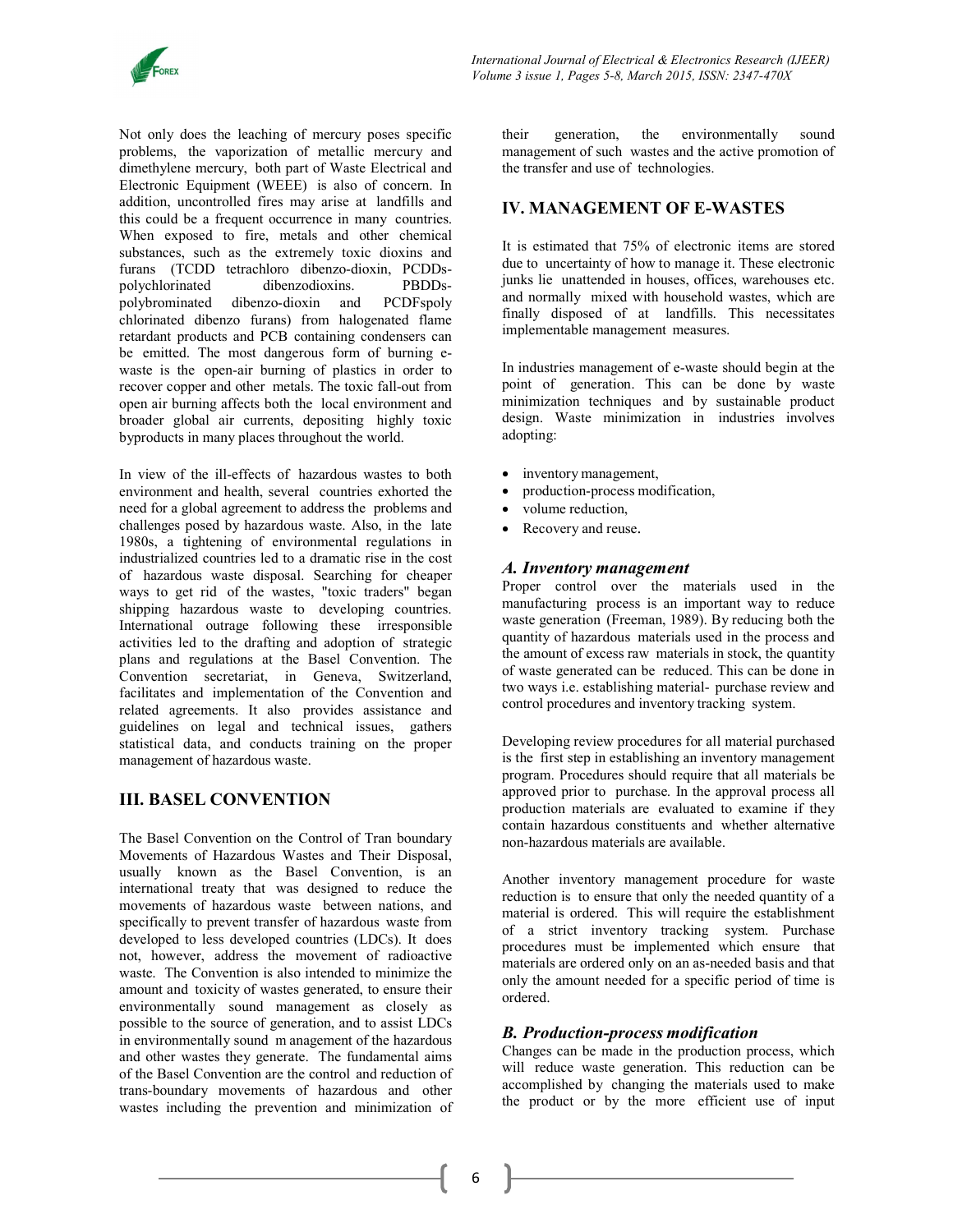

materials in the production process or both. Potential waste minimization techniques can be broken down into three categories:

- i) Improved operating and maintenance procedures,
- ii) Material change and
- iii)Process-equipment modification.

Improvements in the operation and maintenance of process equipment can result in significant waste reduction. This can be accomplished by reviewing current operational procedures or lack of procedures and examination of the production process for ways to improve its efficiency. Instituting standard operation procedures can optimise the use of raw materials in the production process and reduce the potential for materials to be lost through leaks and spills. A strict maintenance program, which stresses corrective maintenance, can reduce waste generation caused by equipment failure. waste reduction program.

Training should include correct operating and handling procedures, proper equipment use, recommended maintenance and inspection schedules, correct process control specifications and proper management of waste materials.

Hazardous materials used in either a product formulation or a production process may be replaced with a less hazardous or non-hazardous material. This is a very widely used technique and is applicable to most manufacturing processes. Implementation of this waste reduction technique may require only some minor process adjustments or it may require extensive new process equipment. For example, a circuit board manufacturer can replace solvent-based product with water-based flux and simultaneously replace solvent vapor degreaser with detergent parts washer.

Installing more efficient process equipment or modifying existing equipment to take advantage of better production techniques can significantly reduce waste generation. New or updated equipment can use process materials more efficiently producing less waste. Additionally such efficiency reduces the number of rejected or off-specification products, thereby reducing the amount of material which has to be reworked or disposed of. Modifying existing process equipment can be a very cost-effective method of reducing waste generation. In many cases the modification can just be relatively simple changes in the way the materials are handled within the process to ensure that they are not wasted. For example, in many electronic manufacturing operations, which involve coating a product, such as electroplating or painting, chemicals are used to strip off

coating from rejected products so that they can be recoated.

These chemicals, which can include acids, caustics, cyanides etc are often a hazardous waste and must be properly managed. By reducing the number of parts that have to be reworked, the quantity of waste can be significantly reduced.

#### C. Volume reduction

An employee-training program is a key element of any<br>increase the likelihood that the material can be recycled Volume reduction includes those techniques that remove the hazardous portion of a waste from a non-hazardous portion. These techniques are usually to reduce the volume, and thus the cost of disposing of a waste material. The techniques that can be used to reduce waste-stream volume can be divided into 2 general categories: source segregation and waste concentration. Segregation of wastes is in many cases a simple and economical technique for waste reduction. Wastes containing different types of metals can be treated separately so that the metal value in the sludge can be recovered. Concentration of a waste stream may or reused. Methods include gravity and vacuum filtration, ultra- filtration, reverse osmosis, freeze vaporization etc.

> For example, an electronic component manufacturer can use compaction equipment's to reduce volume of waste cathode ray- tube.

## D. Recovery and reuse

This technique could eliminate waste disposal costs, reduce raw material costs and provide income from a salable waste. Waste can be recovered on-site, or at an off-site recovery facility, or through inter industry exchange. A number of physical and chemical techniques are available to reclaim a waste material such as reverse osmosis, electrolysis, condensation, electrolytic recovery, filtration, centrifugation etc. For example, a printed- circuit board manufacturer can use electrolytic recovery to reclaim metals from copper and tin-lead plating bath.

However recycling of hazardous products has little environmental benefit if it simply moves the hazards into secondary products that eventually have to be disposed of. Unless the goal is to redesign the product to use nonhazardous materials, such recycling is a false solution.

## V. THE INDIAN SCENARIO

While the world is marveling at the technological revolution, countries like India are facing an imminent danger. E-waste of developed countries, such as the US, dispose their wastes to India and other Asian countries.

7 — —